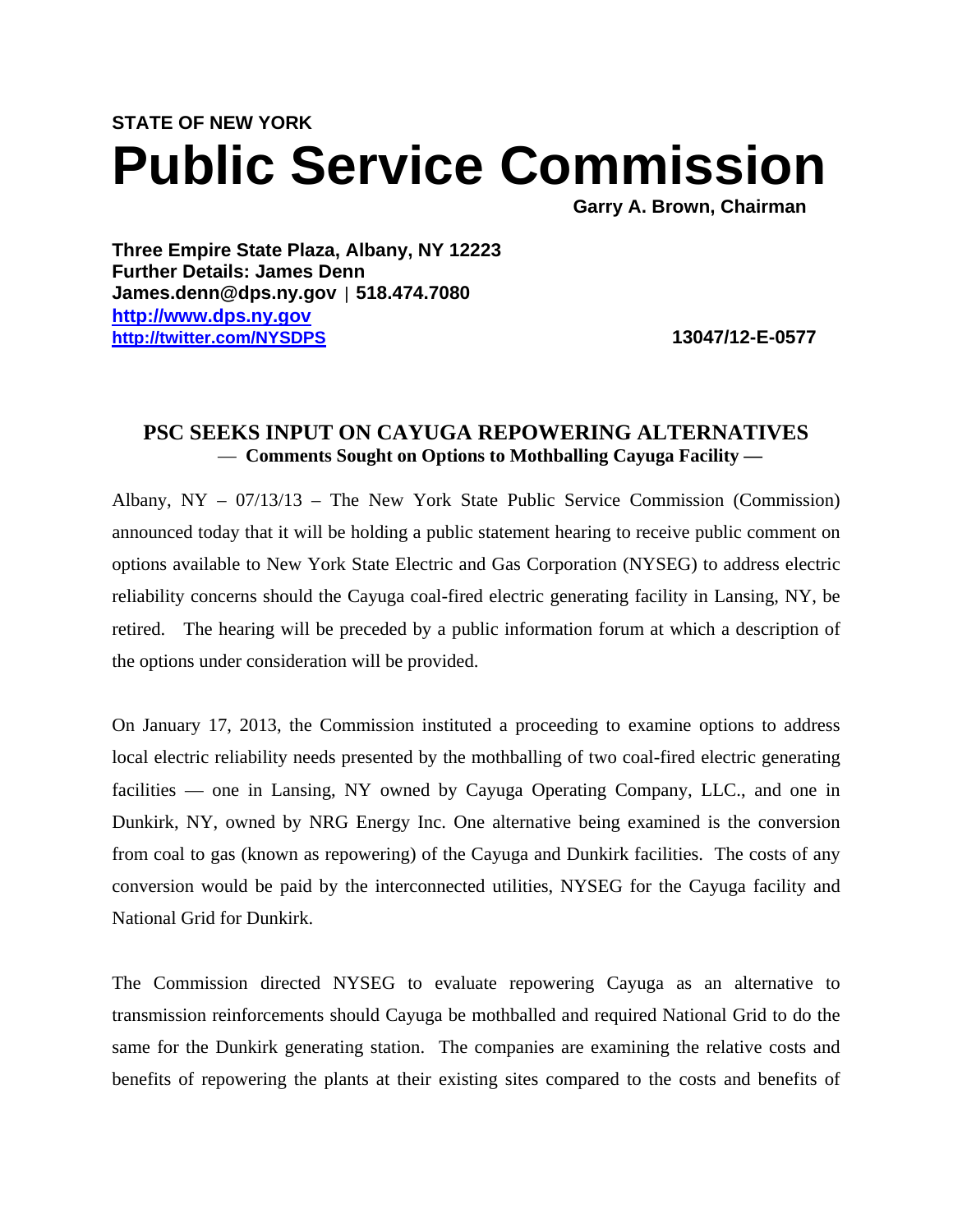installing transmission reinforcements. NYSEG has completed its evaluation and has submitted a report to the Commission.

A copy of NYSEG's "Report on Cayuga Repowering Analysis," filed May 17, 2013, as well as other documents related to the case, is available on the Department of Public Service web site at http://www.dps.ny.gov under the Case Number 12-E-0577.

### **Public Statement Hearing**

The public will have an opportunity to present their comments at the hearing before an Administrative Law Judge. A verbatim transcript of the hearing will be made for inclusion in the record of the proceeding.

The public information forum and public statement hearing will be held as follows:

**Monday, July 29, 2013**

 Lansing Middle School Auditorium 6 Ludlowville Road Lansing, New York 14882

### **6:00 p.m. – Public Information Forum 7:00 p.m. – Public Statement Hearing**

During the public information forum, the New York State Department of Public Service Staff will provide a brief overview of the purpose of the proceeding and next steps; NYSEG will provide a brief description of the transmission reinforcements and a summary of its Report; and Cayuga Operating Company will provide a description of the proposed repowering of the Cayuga facility. A question and answer period will follow the presentations.

It is not necessary to make an appointment in advance or to present written material in order to speak at the public statement hearing. Speakers will be called after completing a card requesting time to speak. Disabled persons requiring special accommodations may place a collect call to the Department of Public Service's Human Resources Management Office at (518) 474-2520 as